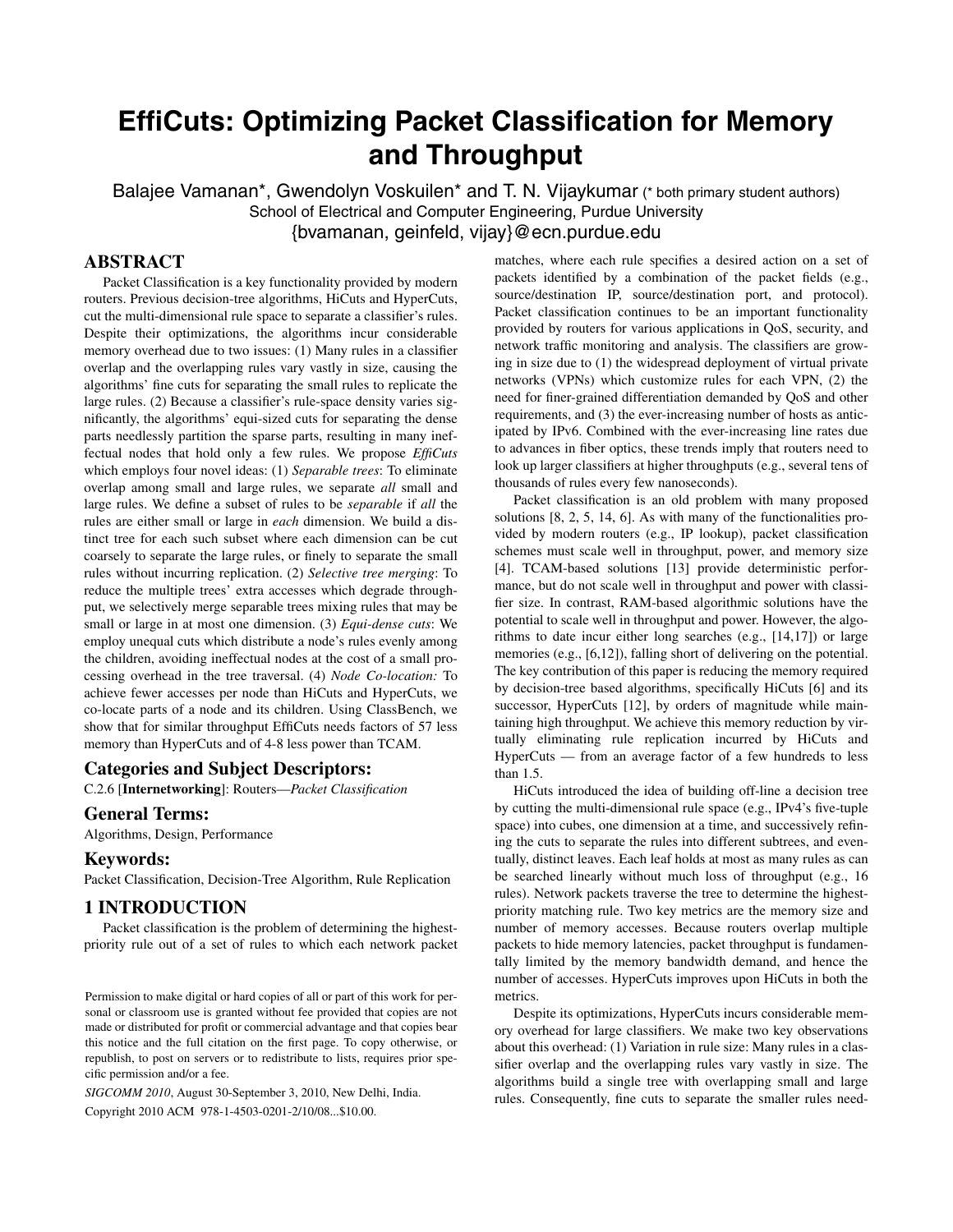lessly replicate the larger rules that overlap with the smaller rules without achieving much rule separation while incurring considerable replication and memory overhead (e.g., in 100,000-rule classifiers, HyperCuts replicates rules by factors of 2,000-10,000 on average). (2) Variation in rule-space density: A classifier's rulespace density varies significantly. At each tree node, the algorithms use equi-sized cuts, which are powers of two in number, to identify the matching child via simple indexing into an array. However, fine cuts to separate densely-clustered rules needlessly partition the sparse parts of the rule space, creating many ineffectual tree nodes.

To reduce the above overhead while maintaining high throughput, we propose *EffiCuts* which employs four novel ideas, two for each of the above two issues of variations in rule size and rulespace density. To tackle the variation in the size of overlapping rules, we eliminate overlap among small and large rules by separating *all* small and large rules. We define a subset of rules to be *separable* if *all* the rules in the subset are either small or large in *each* dimension. For instance, a set of rules with wildcards *only* in two specific fields is separable (assuming wildcards imply large rules). Accordingly, we place each separable subset in a distinct *separable tree*, our first idea, where each dimension can be cut coarsely to separate the large rules, or finely to separate the small rules without incurring replication. While Modular Classification [17] proposes using multiple trees, our novelty is in binning the rules into different trees based on separability whereas Modular Classification uses some selected prefixes for this binning. We show that separability is key to reducing rule replication.

While separable trees drastically reduce replication, each packet has to be looked up in all the trees, requiring more memory accesses and exerting higher bandwidth demand than in HiCuts' or HyperCuts' single tree. Thus, in the trade-off between memory size and bandwidth, HyperCuts trades size for bandwidth whereas EffiCuts does the opposite. To reduce EffiCuts' number of accesses, we observe that merging two separable trees results in a tree whose depth is usually less than the sum of the original trees' depths. However, merging arbitrary trees may completely destroy separability and may result in significant rule replication. Therefore, we employ *selective tree merging*, our second idea, which merges separable trees mixing rules that may be small or large in at most one dimension. This compromise significantly reduces the number of accesses and incurs only modest rule replication, achieving a 'sweet spot' in the memory size-bandwidth trade-off.

To tackle rule-space density variation, we employ *equi-dense cuts*, our third idea, which are unequal cuts that distribute a node's rules as evenly among the children as possible. Equi-dense cuts employ fine cuts in the dense parts of the rule space and coarse cuts in the sparse parts, avoiding HyperCuts' ineffectual tree nodes that hold only a few rules. Because equi-dense cuts are unequal, identifying the matching child at a tree node is more involved than simple indexing into an array, and requires comparisons of the packet against a set of values. Thus, our equi-dense cuts trade-off node processing complexity for rule replication and memory overhead. We ensure an acceptable trade-off by constraining the number of children and hence comparisons needed (e.g., 8), and falling back on HyperCuts' equi-sized cuts (with the accompanying rule replication) for nodes that require more comparisons.

Equi-dense cuts provide another benefit. Each HyperCuts node requires at least two memory accesses due to a dependence between two parts of the node (i.e., the first part determines the

second part's address); narrow memories would incur more accesses. We co-locate in contiguous memory locations a node's second part with *all* its children's first parts. This *node co-location*, our fourth idea, allows each node to require only one (reasonablywide) access, achieving better throughput. The co-location precludes HiCuts' optimization of merging identical sibling nodes to reduce memory, and therefore incurs some extra memory. The redundancy is minimal for equi-dense cuts where the nodes are forced to have only a few children which are usually distinct.

Using ClassBench [16], we show that for classifiers with 1,000 to 100,000 rules (1) EffiCuts drastically reduces the worst-case rule replication to less than a factor of nine as compared to Hyper-Cuts' factor of several thousands; and (2) For similar throughput, EffiCuts needs a factor of 57 less memory than HyperCuts and a factor of 4-8 less power than TCAM.

The rest of the paper is organized as follows: [Section 2](#page-1-0) provides some background on HiCuts and HyperCuts. We describe the details of EffiCuts in [Section 3](#page-3-0). We present our experimental methodology in [Section 4](#page-7-0) and our results in [Section 5.](#page-7-1) We discuss related work in [Section 6](#page-10-0) and conclude in [Section 7.](#page-11-0)

#### <span id="page-1-0"></span>**2 BACKGROUND**

Because EffiCuts builds on HiCuts and its successor Hyper-Cuts, we present some background details on these two algorithms before describing the details of EffiCuts.

# <span id="page-1-1"></span>**2.1 HiCuts**

The HiCuts algorithm partitions the multi-dimensional rule space (e.g., source IP, destination IP, source port, destination port, protocol) through a decision tree with the goal of evenly separating the rules into the tree's leaves. Starting at the root which covers the entire rule space, HiCuts cuts the space in a single dimension to create a set of equi-sized subspaces which separate the rules as evenly as possible. Each subspace is represented by a child node. [Figure 1](#page-2-0) shows an example of a two-dimensional rule space. The figure shows five rules and the corresponding decision tree. If a rule spans multiple subspaces then the rule is replicated in each of the corresponding children (e.g., *R5* is replicated in *Leaf 1* and *Leaf 2* in [Figure 1](#page-2-0)). HiCuts repeats this process at each child node until the number of rules at the node is below a threshold called *binth* (e.g., 2 in [Figure 1\)](#page-2-0), keeping the node as a leaf. Each leaf holds a set of pointers to its rules. Incoming packets traverse the tree until they reach a leaf node. The rules at the leaf are searched linearly to determine the highest-priority matching rule.

HiCuts adapts the partitioning process by cutting each node independently of another, employing fine (coarse) cuts for dense (sparse) subspaces, even if the nodes are siblings. A key implication of this adaptation is that for non-overlapping small and large rules, HiCuts can employ appropriate fine or coarse cuts without incurring replication. However, for overlapping small and large rules, HiCuts is forced to separate the small rules by using fine cuts which replicate the large rules. Rule replication artificially increases the rule count so that *each* replica eventually falls in a leaf which holds a pointer to the replicated rule. It is due to these pointers that rule replication increases memory.

HiCuts employs four heuristics to optimize the tree. The first two select the appropriate dimension to cut and number of cuts to make at each node. The last two eliminate redundancy in the tree to reduce the storage requirement. The first heuristic selects the dimension to be cut at each node. HiCuts observes that because the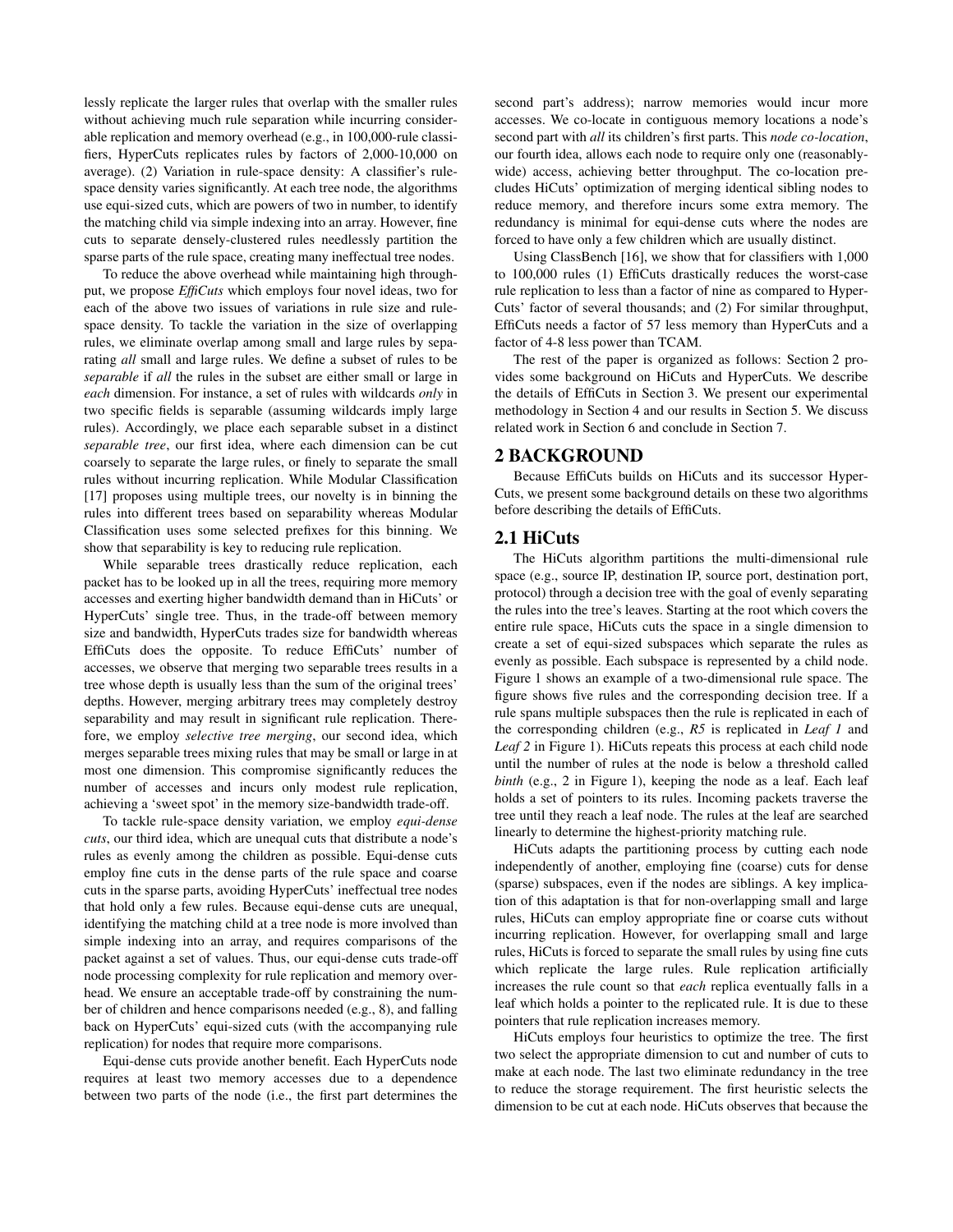

<span id="page-2-0"></span>

tree depth, and hence the number of memory accesses, is affected by the child with the most rules, the selected dimension should minimize the maximum number of rules per child resulting from the cut. To this end, the heuristic selects the dimension where the rules are most spread out (i.e., considering rules as multi-dimensional cubes, the selected dimension has the most unique projections of the rules). For the second heuristic, HiCuts observes that a larger number of cuts at a node partitions the space more finely and reduces the tree depth, but may increase rule replication and also the number of children, some of which may not achieve good rule separation. That is, some children may cover fewer than *binth* rules while others may cover more, so that the node storage for the former children contributes to storage overhead. The second heuristic attempts to maximize the number of cuts, and hence minimize the depth, while limiting the total number of rules at all the children of a node to be within a factor, called *space\_factor*, of the number of rules at the node. The third heuristic targets redundant sibling nodes which share an identical set of rules. The heuristic simply merges such siblings into one node. A second form of redundancy exists when a higher-priority rule completely overlaps a lower-priority rule within a node's subspace. In this case, no packet would ever match the lower-priority rule which can be removed, as done by the fourth heuristic.

HiCuts implements each tree node as a structure containing a header identifying the dimension that is cut at the node and the number of cuts, and an array of pointers to the node's children (as many as the cuts). The tree is laid out as an array of nodes. In the tree traversal, a packet looks up a node and uses the specified number of bits in the specified dimension to index into the node's child-pointer array which returns a pointer to the matching child node. Because HiCuts employs equi-sized cuts, which are powers of two in number, identifying the matching child amounts to simple indexing into the child-pointer array. This point is relevant in [Section 3.3](#page-5-0) where we contrast equi-sized cuts against our equidense cuts. The traversal proceeds from one node to the next terminating in a leaf which returns a list of pointers to the rules. A linear search of the rules returns the highest-priority rule matching the packet.

To contrast later HiCuts' node-merging heuristic against Effi-Cuts' equi-dense cuts, we discuss a detail about the heuristic. The heuristic merges identical siblings into one node by simply forcing the corresponding child pointers in the parent node to point to just one child node. However, the pointers themselves are redundant.

Despite its optimizations, HiCuts suffers from two primary drawbacks. First, the tree depth is dependent on the distribution of the rules in the rule space. Classifiers that can be separated by partitioning a single dimension achieve shallow trees, while the others require deep trees even if the number of cuts at each node is not large (i.e., increasing the cuts at each node would increase rule replication without improving rule separation). This limitation arises from the fact that HiCuts considers only one dimension to cut at a node. Second, a large amount of redundancy still remains. HiCuts can capture only the simplest form of *full* redundancy where some of the siblings cover *identical* rules. However, HiCuts does not capture *partial* redundancy when some siblings share *many but not all* the rules. In particular, rules with wildcards are replicated across many siblings but the presence of other rules in the siblings prevents HiCuts from removing the redundancy. As the classifier size scales, this redundancy grows substantially.

#### <span id="page-2-1"></span>**2.2 HyperCuts**

HyperCuts [12] extends HiCuts to address the above shortcomings. First, instead of cutting only one dimension at a node, Hyper-Cuts proposes simultaneously cutting multiple dimensions to collapse the subtree associated with the single-dimensional cuts in HiCuts into one node in HyperCuts, thereby reducing HyperCuts' tree depth. Second, HyperCuts partly addresses the redundancy where siblings share some, but not all, of the rules. HyperCuts captures the cases where some of the rules are common to *all* the siblings by moving such rules up into the parent node. Because *individual* rules can be moved up, this heuristic is not limited by HiCuts' requirement that *all* the rules of a child need to be common with another sibling. After building the tree, a bottom-up traversal recursively moves up rules that are common to all the siblings into the parent. This approach reduces replication but adds extra memory accesses at each node to search the (multiple) moved-up rules.

In addition, HyperCuts observes that if the rules of a node do not cover the entire space of the node then the node's space can be compacted to remove the empty region to avoid generating empty child nodes (though empty nodes do not exist, the corresponding null child pointers do exist and take up memory). Any packet that falls outside a node's compacted region matches the default rule (whose action is to deny). This heuristic, called region compaction, does incur some memory overhead to store the coordinates of the compacted region at each node.

Although HyperCuts improves the tree depth and amount of memory, there are still two forms of considerable redundancy. First, because HyperCuts applies the moving up heuristic *after* building the tree, the number of moved-up rules along any path is limited to the number of rules at each leaf (i.e., *binth*). However, the number of replicated rules far exceeds this number in large classifiers. Though there are ways to move up more rules by applying the heuristic while the tree is being built, instead of after being built, doing so would increase the number of memory accesses to search the moved-up rules at each node. Further, the moving-up does not cover the cases where some but not all of the rules are common to only *some* of the siblings. The root of the problem lies in the fact that HyperCuts does not prevent replication but attempts to cure replication after the cuts have caused replication. We show that our idea of separable trees simply prevents nearly all replication. Second, HyperCuts inherits the redundant child pointers of HiCuts' third heuristic (see [Section 2.1\)](#page-1-1). Because the average node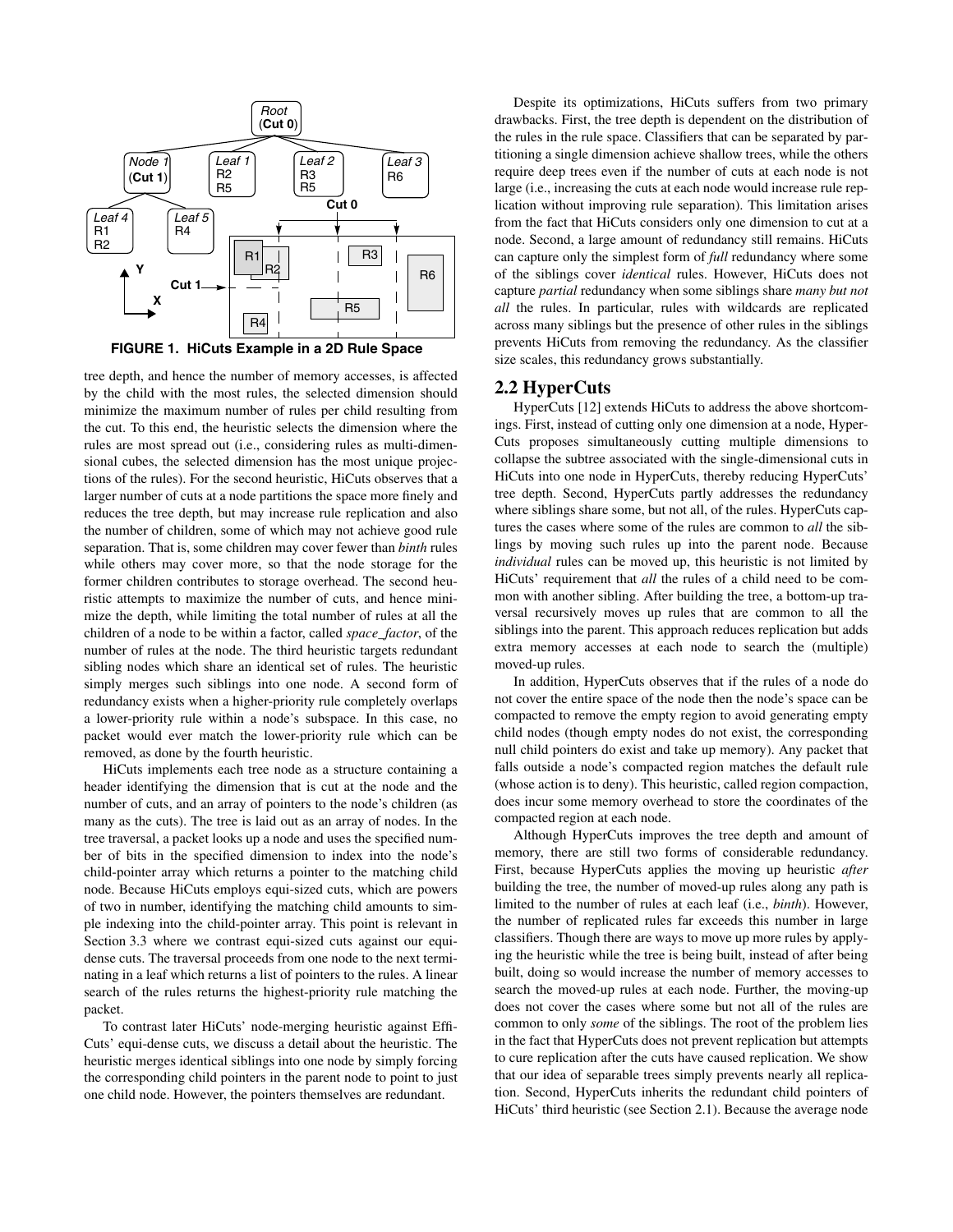

**FIGURE 2. Separability of Rules**

<span id="page-3-1"></span>degree tends to be high for large classifiers (e.g., 50), this redundancy is significant. We show that our idea of equi-dense cuts significantly reduces this redundancy.

## <span id="page-3-0"></span>**3 EFFICUTS**

Despite its optimizations, HyperCuts incurs considerable memory overhead for large classifiers (e.g., in many classifiers with 100,000 rules, HyperCuts replicates rules by factors of 2,000- 10,000 on average). Recall from [Section 1](#page-0-0) that our key observations are that the fundamental sources of memory overhead in HiCuts and HyperCuts are the large variations in (1) the size of overlapping rules, which are numerous, and (2) the density of the rule space. Because the algorithms build a single tree with overlapping small and large rules, the large variation in rule size causes significant rule replication. Fine cuts to separate the smaller rules needlessly partition the larger rules without achieving much rule separation while incurring considerable replication and memory overhead. The algorithms employ equi-sized cuts so as to identify the matching child via simple indexing into the child pointer array ([Section 2.1](#page-1-1)). However, the large variation in the rule-space density causes a considerable increase in the tree size. Fine cuts to separate densely-clustered rules needlessly partition the sparse parts of the rule space which create many ineffectual tree nodes that separate only a few rules while incurring considerable overhead.

Our proposal, called *EffiCuts*, addresses the above overhead via the new ideas of *separable trees* combined with *selective tree merging* to tackle the variation in the size of overlapping rules and *equi-dense cuts* to tackle the variation in the rule-space density. EffiCuts also leverages equi-dense cuts to achieve fewer accesses per node than HiCuts and HyperCuts by *co-locating* parts of information in a node and its children. EffiCuts extends HyperCuts with these four ideas while retaining HyperCuts' basic framework to perform the cuts. Specifically, EffiCuts employs all of HiCuts' and HyperCuts' heuristics except for rule moving-up.

# <span id="page-3-3"></span>**3.1 Separable Trees**

To understand the concept of separable trees, we first pinpoint the root causes of rule replication in HiCuts and HyperCuts. Clearly, a single tree with overlapping small and large rules requires fine cuts to separate the small rules but causes replication of the large rules. In [Figure 2](#page-3-1), we see that the cuts that separate the small rules *A*, *B*, and *C* would partition the large rules *D*, *E*, and *F* resulting in significant rule replication. We find that HyperCuts replicates each of the largest of rules in our 100,000-rule classifiers by several hundred thousand times. Placing small and large rules in different trees would reduce this replication (e.g., in [Figure 2](#page-3-1), one tree for *A*, *B*, and *C*, and another for *D*, *E*, and *F*). Large rules are identified easily as those that have wildcards in many fields.

Indeed, previous work [17] briefly suggests the possibility of creating two trees — one for rules with many wildcard fields and the other for the rest<sup>1</sup>. One could extend the scheme to more than two trees by partitioning the classifier into subsets of some number of similarly-sized rules so that each subset is in a different tree. We tried such an extension where we sorted the rules by size and grouped the largest 1% of the rules, the next 2%, the next 4%, the next 10%, and the remainder of the rules into distinct trees. This assignment achieved a factor of 10 reduction in replication. However, there was still considerable replication.

We discovered that there is another factor called *separability*, more fundamental than rule size, which determines the extent of replication. While the above scheme ignores the rule space's dimensions, separability considers variability of rule size in each dimension. Separability enables our solution to avoid assigning and optimizing arbitrary percentages of the rules to distinct trees.

As discussed in [Section 2.1](#page-1-1), cutting the dimensions in which small and large rules overlap results in significant replication. In [Figure 2](#page-3-1), cutting the X dimension causes rampant replication of rules *D*, *E*, and *F*. As such, simply creating distinct trees for small and large rules would still incur replication if the large rules are not separable — i.e., there are dimensions in which not all the rules are either small or large. For example in [Figure 2](#page-3-1), even if the rules *D*, *E*, and *F* are in a different tree than the rules *A*, *B*, and *C*, the rules *D* and *F* would still be replicated.

To eliminate overlap among small and large rules, we separate *all* small and large rules by defining a subset of rules as *separable* if *all* the rules in the subset are either small or large in *each* dimen-sion (e.g., in [Figure 2](#page-3-1),  $\{A, B, C\}$ ,  $\{D\}$ , and  $\{E, F\}$  are separable). We build a distinct tree for each such subset where each dimension can be cut coarsely to separate the large rules, or finely to separate the small rules without incurring replication.

#### <span id="page-3-2"></span>*3.1.1 Identifying Separable Rules*

To identify separable rules, we assume that wildcards imply large rules. (We refine this assumption later.) Accordingly, separability implies that *all the rules in a tree are either wildcard or nonwildcard in each field;* otherwise, cuts separating the non-wildcard rules would replicate the wildcard rules. Indeed, because non-wildcard rules typically contribute many unique projections in a field, HiCuts and HyperCuts would choose the field to cut, replicating wildcard rules (the first heuristic in [Section 2.1](#page-1-1)). In contrast, with separable rules, HyperCuts can cut the non-wildcard fields with many unique projections without replicating the wildcard rules.

Based on the above considerations, our categories assuming the standard, five-dimensional IPv4 classifier are:

- **•** *Category 1*: rules with four wildcards
- **•** *Category 2*: rules with three wildcards
- **•** *Category 3*: rules with two wildcards
- **•** *Category 4*: rules with one or no wildcards

To capture separability, each category is broken into sub-categories where the wildcard rules and non-wildcard rules are put in different sub-categories on a per-field basis. Accordingly, *Cate-*

<sup>1.</sup> HyperCuts briefly mentions this two-tree scheme to reduce replication but does not pursue it further. In the results, the analysis claims that simultaneously cutting multiple dimensions suppresses the replication problem especially for rules with wildcard fields.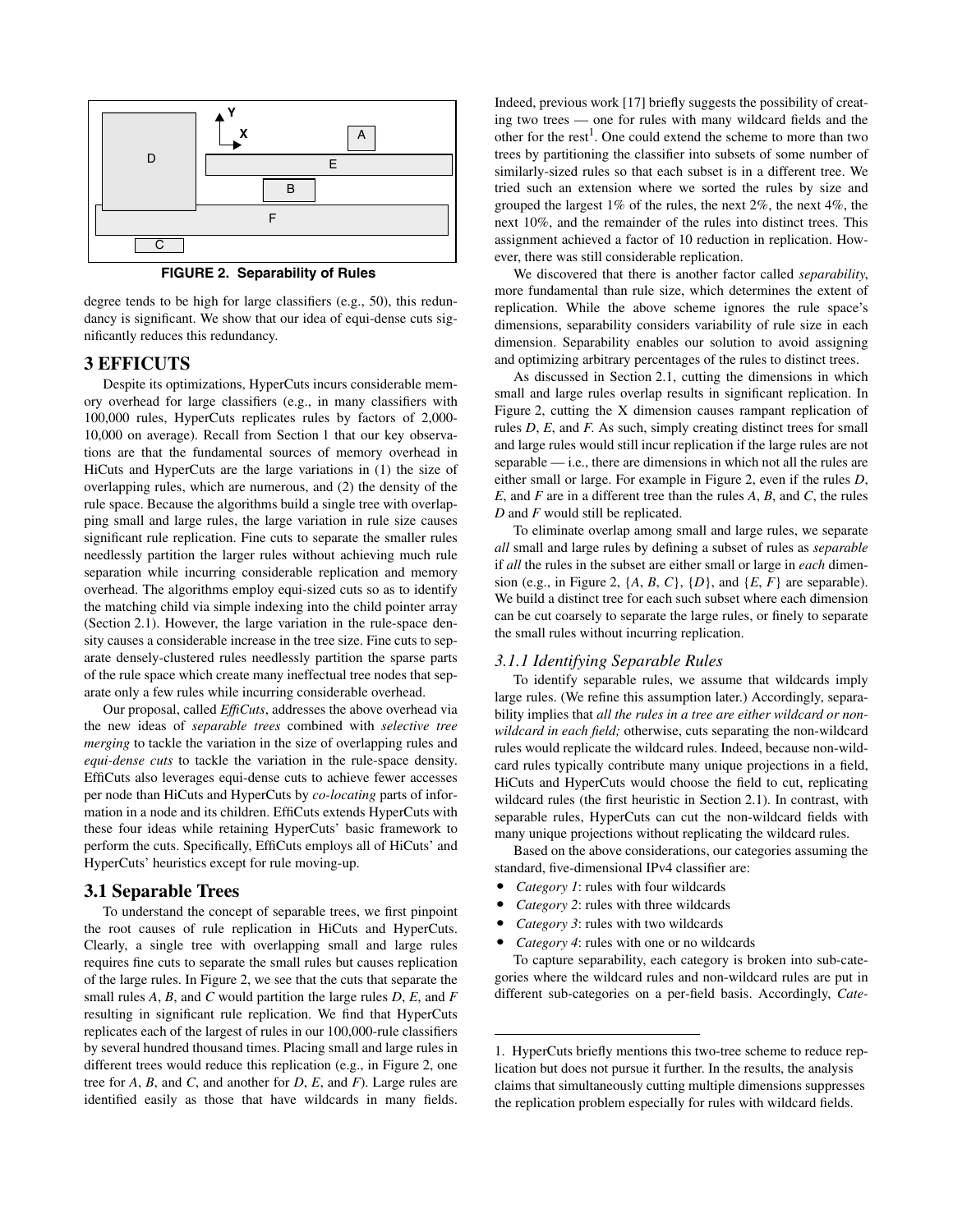*gory 1* has a sub-category for each non-wildcard field, for a total of  ${}^5C_1$  = 5 sub-categories. *Category 2* has a sub-category for each pair of non-wildcard fields for a total of  ${}^5C_2 = 10$  sub-categories. *Category 3* has a sub-category for each triplet of non-wildcard fields for a total of  ${}^5C_3 = 10$  sub-categories. Because *Category 4* contains mostly small rules, we find that further sub-categories are unnecessary (but can be employed if needed).

So far, we have equated large rules with wildcards. However, a true wildcard may be too strict a condition to classify a rule as large. For instance, a value of "0.0.0.0/1" for the source IP field is not a wildcard, but is large compared to other possible values for the field (e.g., a few IP addresses). Therefore, we broaden our definition of largeness in a dimension to include rules that cover a large fraction, called *largeness\_fraction*, of the dimension. In practice, rules are bimodal in that they cover either a large fraction of the dimension (e.g., 95% or more) or a small fraction (e.g., 10% or less). Consequently, varying *largeness\_fraction* between 0.1 and 0.95 does not produce any noticeable effect on the resulting categorization. For our results, we use *largeness\_fraction of* 0.5 for most fields. Because the source IP and destination IP fields are much larger than the other fields, we use a smaller *largeness\_fraction* of 0.05 for these fields classifying rules covering even 5% of the fields to be large.

After partitioning a classifier into the above sub-categories, we employ HyperCuts to build a distinct tree for each sub-category.

# <span id="page-4-0"></span>**3.2 Selective Tree Merging**

The above categorization produces a total of 26 sub-categories requiring 26 distinct trees. In practice, however, many of the subcategories may be empty (e.g., we saw, on average, 11 and, at most, 15 non-empty sub-categories for our 100,000-rule classifiers). Nevertheless, a key issue is that each packet has to look up all the separable trees requiring more lookups than those needed in HiCuts' or HyperCuts' single tree. We see that EffiCuts and HyperCuts make opposite choices in the memory size-bandwidth trade-off. To achieve a good compromise in this trade-off, we observe that merging two separable trees usually results in a tree whose depth, and hence number of accesses, is much less than the sum of the original trees' depths. However, merging arbitrary separable trees may completely destroy separability and result in significant rule replication. Therefore, we propose *selective tree merging* which merges two separable trees mixing rules that may be small or large in at most one dimension. For instance, a *Category 1* tree that contains rules with non-wildcards in field *A* (and wildcards in the other fields) is merged with *Category 2* tree that contains rules with non-wildcards in fields *A* and *B*, and wildcards in the rest of the fields. This choice ensures that wildcards (of *Category 1*) are merged with non-wildcards (of *Category 2*) in only field *B*; in each of the rest of the fields, either non-wildcards are merged with non-wildcards (field *A*) or wildcards with wildcards (the rest). We find that this compromise on separability significantly reduces the number of lookups while incurring only modest rule replication. One exception is the single *Category 4* tree which is not broken into sub-categories, and hence, already mixes wildcard and non-wildcards in multiple fields. As such, merging this tree with other *Category 3* trees would cause such mixing in additional fields and would lead to significant rule replication. Therefore, we do not merge the *Category 4* tree with any other tree.

Despite the above constraint of merging wildcards with nonwildcards in at most one field, there are many choices for merging. For example, a given *Category 2* tree which has two non-wildcard fields can merge with any of (a) two *Category 1* trees with nonwildcards in one of the two fields, or (b) three *Category 3* trees with non-wildcards in the two fields. *Category 2* trees cannot merge with each other or *Category 4* trees without violating the merging constraint because such a merge would lead to wildcards merging with non-wildcards in at least two fields. This reasoning can be generalized to state that for the merging constraint not to be violated, a *Category i* tree can merge only with either a *Category i-1* tree or a *Category i+1* tree. The specific choices for each tree can be worked out as done in the above example. Further, once a tree has been merged with another tree, the merged tree cannot be merged with yet another tree without violating the merging constraint. This observation is true because an additional merge would imply that either multiple trees from the same category have been merged together, or *Category i-1* and *Category i+1* trees have been merged, both of which violate the merging constraint. Therefore, merging can occur with at most one other tree.

To choose the pairs of trees for merging, we observe that merging smaller trees (containing fewer rules) usually results in less replication than merging larger trees. We also observe that trees generally contain more rules and are larger as we go from *Category 1* to *Category 4* (i.e., down the bulleted list of categories in [Section 3.1.1](#page-3-2)). Accordingly, we consider one tree at a time from Category *2* or Category *3* (in that order), and we try to merge a *Category i* tree with a suitable *Category i-1* tree — i.e., one that satisfies the merging constraint. There are two cases to consider: (a) If there are more than one suitable *Category i-1* tree then we greedily choose the tree so that the field in which the small and large rules are mixed is the smallest (e.g., source and destination IP fields at 4 bytes are larger than port and protocol fields at 2 bytes). The rationale is that mixing small and large rules in smaller fields leads to less replication than in larger fields. This greedy choice may be sub-optimal in that the chosen tree may be the only suitable choice for another tree which would now remain unmerged. However, we find that the greedy choice works well in practice because there are not many suitable *Category i-1* trees from which to choose. (b) If no suitable *Category i-1* tree exists or all the suitable *Category i-1* trees have already merged with other trees, then we choose a *Category i+1* tree that satisfies the merging constraint using the same greedy choice as case (a).

While selective tree merging reduces the number of trees, each packet still has to look up a handful of trees (e.g., 5-6 trees). Consequently, the sequential search of the rules at the leaves of each tree would add up to a significant number of memory accesses if we are limited to retrieving only one rule instead of wider accesses. However, the leaves in HiCuts and HyperCuts hold pointers to the rules which are held in a table separate from the trees. The rules at a leaf need not be contiguous in the rule table, preventing wide-access retrievals. In EffiCuts, we place a copy of, instead of a pointer to, each rule at the leaf, forcing the rules to be in contiguous memory locations. One may think that this strategy may need extra memory because rules (13 bytes) are larger than pointers (4 bytes). However, if a rule is not replicated then this strategy requires less memory as it stores only the rule, and not a pointer and the rule. Because EffiCuts' rule replication is minimal, these two effects nearly cancel each other resulting in little extra memory. HiCuts' and HyperCuts' significant rule replication, however, makes this strategy unprofitable, but they lookup only one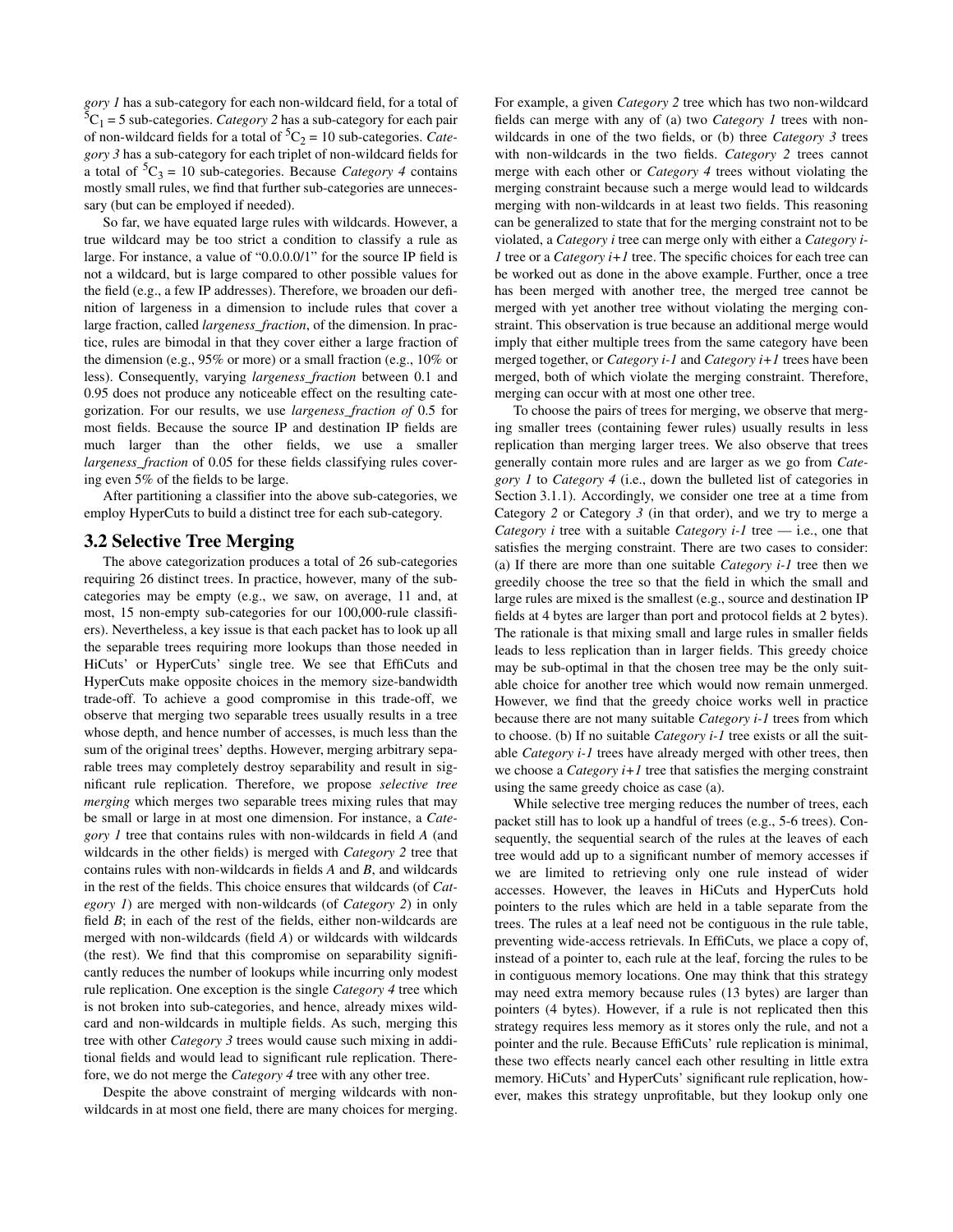

**FIGURE 3. Variation in Density of Rule Space**

<span id="page-5-1"></span>leaf of a single tree, and hence search fewer rules than EffiCuts, which obviates wide-access retrievals.

Additionally, we also tried using fewer rules at each leaf to reduce the linear search overhead at the cost of some increase in the tree depths. We found that using 4 or 16 rules results in similar number of memory accesses but the latter has less rule replication.

# <span id="page-5-0"></span>**3.3 Equi-dense Cuts**

Recall that HyperCuts' equi-sized cuts, which are powers of two in number, simplify identification of the matching child but result in redundancy due to rule-space density variation. Fine cuts to separate densely-clustered rules needlessly partition the sparse parts of the rule space resulting in many ineffectual tree nodes that separate only a few rules but incur considerable memory overhead. This redundancy primarily adds ineffectual nodes and also causes some rule replication among the ineffectual nodes.

In [Figure 3,](#page-5-1) we see that fine cuts are needed to separate the rules *X*, *Y*, and *Z* while minimizing the tree depth. However, such fine cuts partition and replicate the rules *A*, *B*, and *C*, and result in various subsets of the rules to be common among the siblings *Leaf 1* through *Leaf 5*. While *Leaf 4* and *Leaf 5* are fully redundant containing identical rules, *Leaf 1* and *Leaf 2* are partially redundant as they share some of the rules. Instead of fine cuts, if coarse cuts were used then we would need additional cuts to separate the rules *X*, *Y*, and *Z*. Recall that HiCuts and HyperCuts do not completely remove this redundancy. HiCuts' node merging (third heuristic in [Section 2.1](#page-1-1)) merges the fully redundant *Leaf 4* and *Leaf 5* but incurs redundant child pointers in the parent *Node 1*. HyperCuts' moving up [\(Section 2.2\)](#page-2-1) cannot remove the partial redundancy in the rules of siblings *Leaf 1* and *Leaf 2* where some of the rules are common among only some of the siblings.

The child-pointer redundancy enlarges the node's child-pointer array which contributes about 30-50% of the total memory for the tree. Consequently, reducing this redundancy significantly reduces the total memory. Similarly, the partial redundancy in siblings' rules manifests as rule replication which is rampant in HyperCuts even after employing node merging and moving up.

To tackle both the child-pointer redundancy and partial redundancy in siblings' rules, we propose *equi-dense cuts* which are unequal cuts that distribute a node's rules as evenly among the children as possible. Equi-dense cuts achieve fine cuts in the dense parts of the rule space and coarse cuts in the sparse parts. We construct our unequal cuts by fusing unequal numbers of HyperCuts' equi-sized cuts. By fusing redundant equi-sized cuts, our unequal cuts (1) merge redundant child pointers at the parent node into one pointer and (2) remove replicas of rules in the fused siblings.



<span id="page-5-2"></span>**FIGURE 4. Equi-dense Cuts: (a) Fusion (b) Lookup**

#### *3.3.1 Fusion Heuristics*

For our fusion of equi-sized cuts to produce unequal cuts, we propose a conservative, a moderate, and an aggressive heuristic.

Our simple and conservative heuristic is to fuse contiguous sibling leaves (i.e., corresponding to contiguous values of the bits used in the cut) if the resulting node remains a leaf (i.e., has fewer than *binth* rules). This fusion does not affect the tree depth but reduces the number of nodes in the tree and reduces rule replication among siblings. This heuristic serves to remove fine cuts in sparse regions along with the accompanying rule replication. While HiCuts' node merging fuses identical siblings[\(Section 2.1\)](#page-1-1), this heuristic fuses non-identical siblings.

To capture rule replication in denser regions, our moderate heuristic fuses contiguous, non-leaf siblings if the resulting node has fewer rules than (1) the sum of the rules in the original nodes, and (2) the maximum number of rules among all the siblings of the original nodes (i.e., including those siblings that are not being fused). The first constraint ensures that the original nodes share some rules so that the heuristic reduces this redundancy. The second constraint decreases the chance of the tree becoming deeper due to the fusion. However, there is no guarantee on the tree depth because the resultant node could have a different set of rules than the original nodes which may lead to a deeper tree.

Our aggressive heuristic is to fuse non-leaf nodes as long as the resulting node does not exceed some percentage (e.g., 40%) of the number of rules in the sibling with the maximum number of rules. This heuristic always reduces the number of children and thereby shrinks the child-pointer array. However, because the heuristic frequently leads to more replication and/or a deeper tree, we omit this heuristic in our implementation.

#### *3.3.2 Lookup by Packets*

Because equi-dense cuts are unequal, identifying the matching child at a tree node is more involved than simple indexing into an array. Equi-sized cuts, which are powers of two in number, result in a one-to-one, ordered correspondence between the index values generated from the bits of the appropriate field(s) of the packet and the entries in the child-pointer array at each node. This correspondence enables simple indexing into the array [\(Section 2.1\)](#page-1-1). In contrast, unequal cuts destroy this correspondence by fusing multiple equi-sized cuts into one equi-dense cut, causing multiple indices to map to the same array entry. Consequently, simple indexing would not work and an incoming packet needs to compare against all the array entries to find the matching child.

To control the complexity of the comparison hardware, we constrain the number of unequal cuts per node, and hence the number of comparators needed, not to exceed a threshold, called *max\_cuts* (8 in our experiments). For nodes that need more cuts, we fall back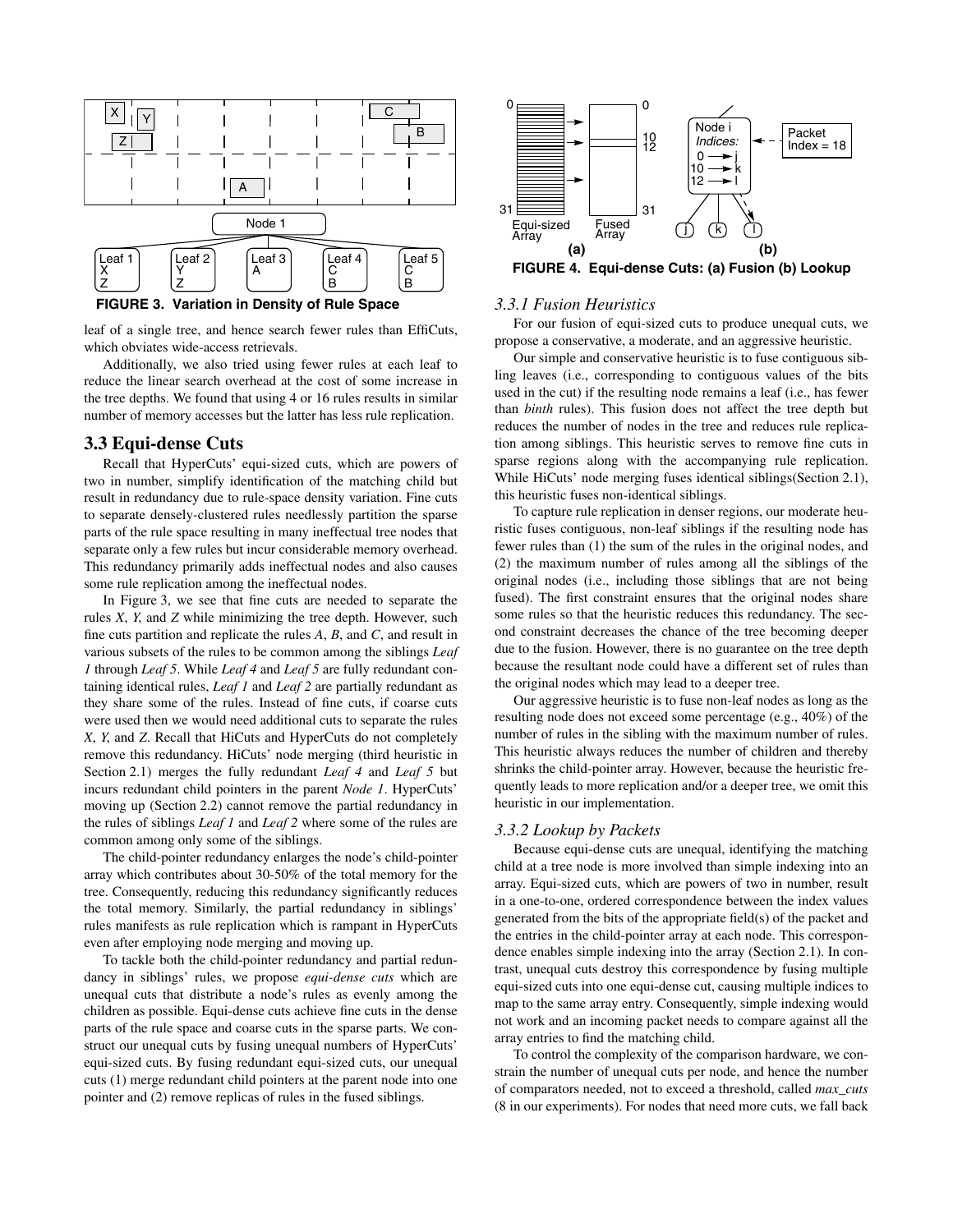

on equi-sized cuts, as in HiCuts and HyperCuts, with the accompanying redundancy. We use one bit per node to indicate whether the node uses equi-sized or equi-dense cuts. While the comparisons add some complexity to the processing at each node, we argue that this complexity is justified because of the immense reduction in memory size achieved by equi-dense cuts. We consider the node processing overhead in our results. To avoid memory management problems due to multiple node sizes, we always allocate space for a node to be the larger of equi-dense and equi-sized nodes (22 bytes).

Each node using equi-dense cuts stores the number of unequal cuts and an array of the starting indices of the cuts. To illustrate, consider a node with 32 equi-sized cuts of which 0-9, 10-11, and 12-32 are fused into 3 equi-dense, unequal cuts (see [Figure 4](#page-5-2)). An incoming packet which generates a value of 18 would compare against the three indices, 0, 10, and 12, stored at the parent node, and select the closest index that is less than or equal to the packet value, in this case 12. We note that the fusion heuristics employed by equi-dense cuts fuse empty nodes into an adjacent non-empty sibling, obviating HyperCuts' region compaction. In place of the compaction information, we store the array of indices for equidense cuts. The difference between the information held in Hyper-Cuts' nodes and EffiCuts' nodes are shown in [Table 1](#page-6-0).

#### <span id="page-6-2"></span>**3.4 Node Co-location**

Apart from reducing memory size, equi-dense cuts have another benefit. In HiCuts and HyperCuts, the first part of a node holds the header identifying the dimension(s) cut at the node and the number of cuts, and the second part holds an array of pointers to the child nodes ([Section 2.1](#page-1-1)). In EffiCuts' nodes using equidense cuts, the first part additionally holds the table of starting indices of each cut while the second part is similar to the above. In all three schemes, however, a packet has to look up the cut dimension and the number of cuts in each node's first part to determine its index into the array in the second part, and then retrieve the child node pointer at the index. Consequently, each node requires

<span id="page-6-0"></span>**Table 1: Node data in bytes**

| <b>HyperCuts</b> | 2 for header (number/dimension of cuts, other infor-<br>mation such as internal node or leaf)  |
|------------------|------------------------------------------------------------------------------------------------|
|                  | <b>4</b> per moved-up rule pointer (up to 1) or leaf rule<br>pointer (up to <i>binth</i> = 16) |
|                  | 16 for compacted region boundary                                                               |
|                  | 4 per child pointer                                                                            |
| <b>EffiCuts</b>  | 2 for header                                                                                   |
|                  | 13 per leaf rule (up to <i>binth</i> = 16) (leaf) or                                           |
|                  | <b>16</b> for compacted region (equi-size) or                                                  |
|                  | 2 per unequal cut index $(max\_cuts = 7)$ (equi-dense)                                         |
|                  | 4 per child pointer                                                                            |



<span id="page-6-1"></span>**FIGURE 5. Node Co-location: (a) Before and (b) After**

at least two memory accesses, as shown in [Figure 5](#page-6-1)(a) (Narrow memories would require more accesses.).

To enable each node to require only one access and thereby achieve better memory bandwidth, we co-locate in contiguous memory locations a node's child-pointer array (the second part) with *all* the children's headers (their first parts), as shown in [Figure 5](#page-6-1)(b). This co-location converts the array of pointers into an array of headers and pointers to the children's arrays (rather than pointers to the child nodes themselves). Accessing each such colocated node retrieves the header of the indexed child node in addition to a pointer to the child node's array (assuming the memory is wide enough), thereby combining the node's second access with the child node's first access. Thus, each node requires only one reasonably-wide access. (While narrower memories would require more than one access, the co-location would still reduce the number of accesses by one.)

The co-location precludes HiCuts' optimization of node-merging to reduce memory where array entries point to a single shared node instead of multiple, identical child nodes ([Section 2.1](#page-1-1)). With the co-location, the array now holds the children's headers (and the pointers to the children's arrays). The headers must be unique for each child node in order for the index calculated from the parent node's header to work correctly. Consequently, the headers for identical children have to be replicated in the array, incurring some extra memory (though identical children may still share a single child node's array). Fortunately, the redundancy is minimal for EffiCuts' equi-dense cuts where the nodes are forced to have only a few children which are usually distinct (*max\_cuts* is 8), making it worthwhile to trade-off small amounts of memory for significant bandwidth demand reduction. However, the redundancy would be considerable for HiCuts and HyperCuts whose nodes usually have hundreds or thousands of children many of which are identical, making the co-location unprofitable for HiCuts and HyperCuts. For the same reason, we do not apply co-location to the EffiCuts nodes that use equi-sized cuts. Because in practice about 90% of nodes employ equi-dense cuts rather than equi-sized cuts, this restriction does not undo co-location's effectiveness.

To reduce further the number of memory accesses per node, we eliminate HyperCuts' rule moving-up optimization in EffiCuts because each moved-up rule requires two accesses: one for the pointer to the rule and the other for the rule itself whereas a rule that is not moved-up in EffiCuts would fall in a leaf where the rule may contribute only a part of a wide access ([Section 3.2](#page-4-0)). Rule moving-up reduces HyperCuts' rule replication, which is minimal for EffiCuts, and therefore, the elimination makes sense.

Finally, we consider updates to the classifiers. By providing more degrees of freedom than HiCuts and HyperCuts, EffiCuts facilitates incremental updates in at least two ways. First, because separable trees drastically reduce replication, updates are unlikely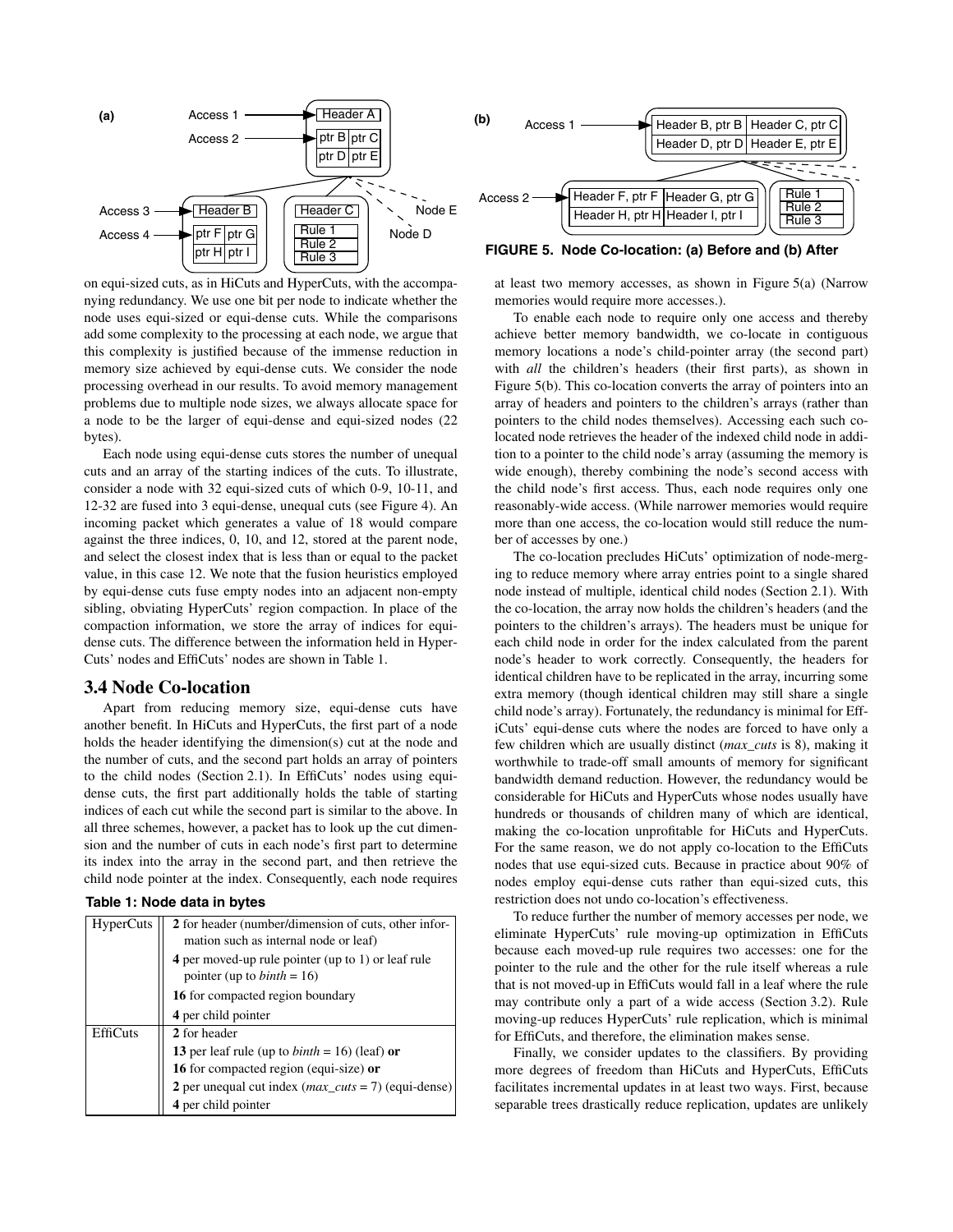

<span id="page-7-3"></span>to involve replication, and hence do not require many changes to the tree. Second, equi-dense cuts afford new flexibility that does not exist in HyperCuts. If a new rule falls in an already-full leaf (i.e., a leaf with *binth* rules) then equi-dense cuts provide two options: (1) the existing cuts can be nudged to create room for the new rule by moving some of the rules from the already-full leaf to a not-full sibling; or (2) if the leaf's parent has fewer cuts than *max\_cuts*, then a cut can be added to accommodate the new rule.

# <span id="page-7-0"></span>**4 EXPERIMENTAL METHODOLOGY**

We implement HiCuts and HyperCuts faithfully capturing all the optimizations — HiCuts' four heuristics ([Section 2.1](#page-1-1)) and HyperCuts' three heuristics [\(Section 2.2\)](#page-2-1) — and setting *space\_factor* to 4. We slightly modify HyperCuts' rule moving-up heuristic. First, to reduce the memory accesses of moved-up rules at a node, we constrain the number of moved-up rules per node to one. Second, while HyperCuts perform the moving up as a bottomup pass after the tree is built [\(Section 2.2\)](#page-2-1), we perform the moving up as the tree is built to increase the number of moved-up rules. The bottom-up pass moves up at most *binth* rules at leaves whereas our approach moves up more rules at both internal nodes and leaves.

We implement EffiCuts on top of HyperCuts and employ all but the rule moving-up heuristic of HyperCuts, as mentioned in [Section 3.4](#page-6-2). We run the EffiCuts algorithm with *space\_factor* set to 8 and *largeness\_fraction* set to 0.5 for all fields except source IP and destination IP which use 0.05. Because of its significantly lesser memory requirements, EffiCuts can use a larger *space\_factor* than HyperCuts.

In [Table 1](#page-6-0), we show the information stored at each node in HyperCuts and EffiCuts. Region compaction requires 16 bytes because information only for the dimensions being cut is necessary. We assume memory widths for HiCuts, HyperCuts, and Effi-Cuts to be 13, 22, 22 bytes, respectively, These widths ensure that

a single access returns an entire node, a pointer, or a rule. As discussed previously, HiCuts and HyperCuts require two accesses per node, whereas EffiCuts requires one access for nodes using equidense cuts, and two for nodes using equi-sized cuts.

Because we do not have access to large real-world classifiers, we use ClassBench [16] which creates synthetic classifiers with characteristics representative of real-world classifiers. We generate classifiers for all the types captured by ClassBench, namely, access control (ACL), firewall (FW) and IP chain (IPC). To study the effect of classifier size, we generate classifiers containing 1,000, 10,000 and 100,000 rules.

# <span id="page-7-1"></span>**5 EXPERIMENTAL RESULTS**

We begin by comparing EffiCuts against HiCuts and Hyper-Cuts in terms of memory and number of memory accesses per packet match [\(Section 5.1\)](#page-7-2). We then compare EffiCuts' power and throughput relative to TCAM and HyperCuts ([Section 5.2](#page-8-0)). To analyze HyperCuts' and EffiCuts' memory requirements, we present a breakdown of the total memory into components ([Section 5.3](#page-9-0)). Finally, we isolate the effects of separable trees and equi-dense cuts on memory ([Section 5.4.1\)](#page-10-1) and of co-location and tree-merging on memory accesses ([Section 5.4.2\)](#page-10-2).

#### <span id="page-7-2"></span>**5.1 Memory Size and Accesses**

In [Figure 6](#page-7-3), we compare EffiCuts against HiCuts and Hyper-Cuts in terms of memory per rule (top) and worst-case number of memory accesses (bottom). The metric memory per rule normalizes the memory needed across classifier sizes and also shows the memory overhead [15]. In the X axis, we show all the twelve classifiers generated by ClassBench — five ACL, five FW, and two IPC. We vary the classifier sizes as 1000, 10,000, and 100,000.

In the top graph, the Y axis shows bytes per rule in log scale. For each classifier of a specific size, we show three bars, from left to right, one each for HiCuts, HyperCuts, and EffiCuts. We see that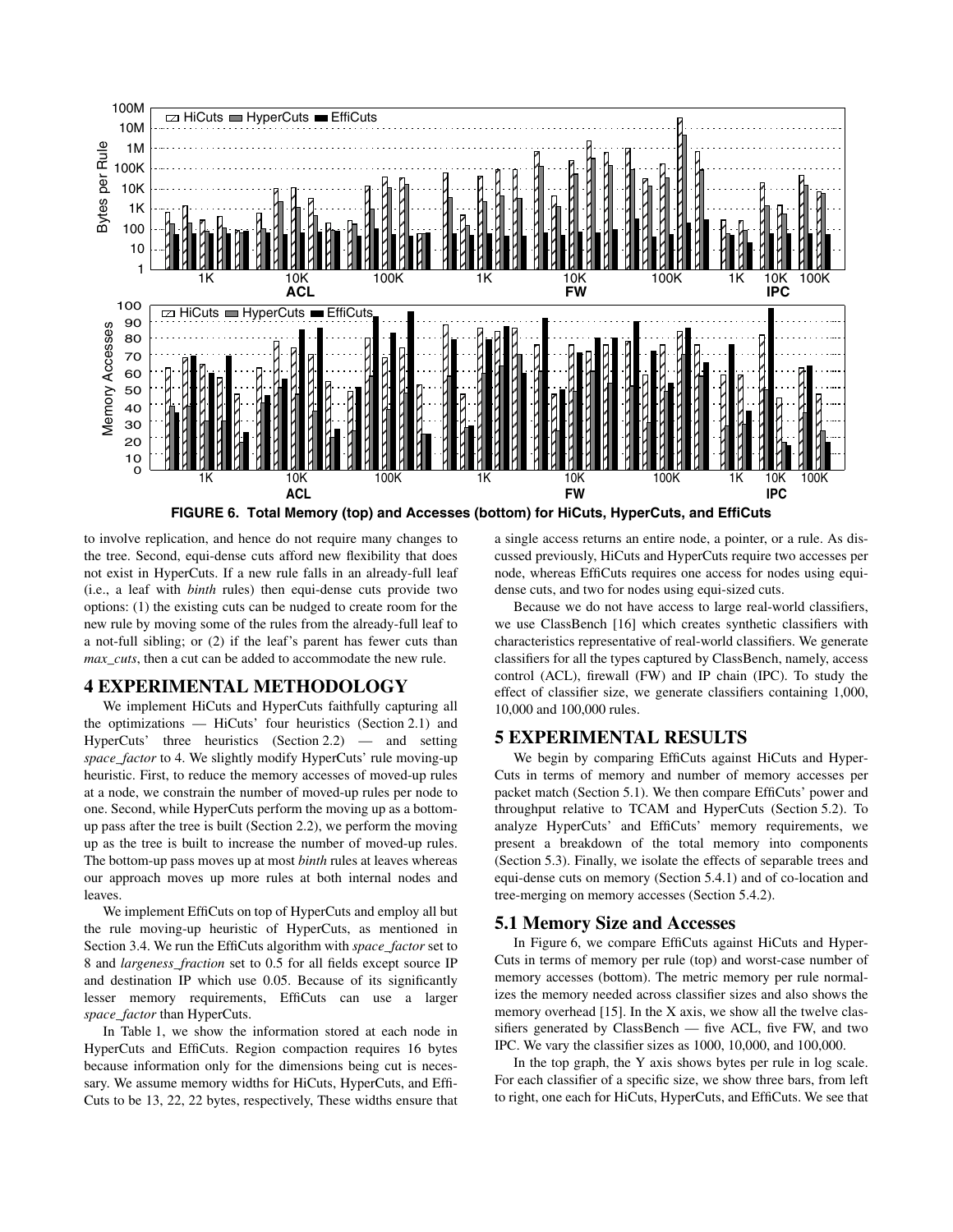|                      | ACL  |      |      | FW   |      |       |      | Mean |      |      |
|----------------------|------|------|------|------|------|-------|------|------|------|------|
|                      | 1К   | 10K  | 100K | 1К   | 10K  | 100K  | 1К   | 10K  | 100K |      |
| HyperCuts (MB)       | 0.12 | 7.58 | 538  | 2.37 | 151  | 77045 | 0.05 | 9.45 | 986  |      |
| <b>EffiCuts</b> (MB) | 0.06 | 0.59 | 5.11 | 0.05 | 0.63 | 13.3  | 0.03 | 0.58 | 5.77 |      |
| <b>Reduction</b>     | 2.0  | 13   | 105  | 51   | 1816 | 5787  | 1.7  | 16   | 171  | 57.4 |

<span id="page-8-1"></span>**Table 2: EffiCuts' Average Memory Reduction over HyperCuts**

as the classifier size increases within each classifier type (ACL, FW, or IPC), HiCuts' and HyperCuts' memory requirements grow quickly (the Y axis is log scale) and vary widely across classifier types. In contrast, EffiCuts' memory requirements are almost constant across classifier types and sizes. For the 100,000-rule classifiers, EffiCuts stays well below HiCuts and HyperCuts. HiCuts and HyperCuts require significantly large memories for large firewall classifiers due to the fact that a significant fraction of firewall rules (about 30%) include many wildcard fields. These large rules incur rampant replication in HiCuts and HyperCuts because of being mixed in with the smaller rules. In contrast, EffiCuts' separable trees isolate these rules from the smaller rules and hence prevent replication. As an aside, the trend between HiCuts and HyperCuts is in line with the results reported in the HyperCuts paper. In [Table 2,](#page-8-1) we show the average total memory requirement for HyperCuts and EffiCuts as well as the factors by which EffiCuts reduces HyperCuts' total memory. EffiCuts' total memory requirement scales linearly with classifier size as compared to HyperCuts' super-linear growth.

In the bottom graph. the Y axis shows the worst-case number of memory accesses per packet for each of the schemes. Again, the trend between HiCuts and HyperCuts matches the HyperCuts paper results. In most cases, EffiCuts' multiple trees require more memory accesses than HyperCuts' single (albeit much larger) tree. However, EffiCuts requires on average 50% and at worst 3 times more accesses than HyperCuts. Although EffiCuts needs more accesses than HyperCuts, EffiCuts' orders-of-magnitude reduction in memory implies a much smaller SRAM than HyperCuts. In the following section, we analyze the effect of the number of memory accesses on packet throughput.

# <span id="page-8-0"></span>**5.2 Comparing EffiCuts, HyperCuts, & TCAM**

To get the complete picture, we compare EffiCuts to TCAM and HyperCuts in terms of throughput (cycle time — time between two accesses) and power. For this analysis, we use CACTI [10] to model TCAM and SRAM. We assume a 45 nm process and model the SRAM sizes needed for the typical case of HyperCuts and EffiCuts. Additionally, recall that HyperCuts and EffiCuts require some processing for region compaction (equi-sized cuts in HyperCuts and EffiCuts) and to determine the matching child (equidense cuts in EffiCuts). Our estimate for this processing overhead is less than the cycle time of SRAM (for 45 nm technology, roughly 15 levels of logic for comparing and choosing one of 8 16 bit values fit well within 170 ps which is one cycle time). Thus, packet throughput would be limited by SRAM cycle time rather than node processing. For TCAM, we assume 100K entries, 13 byte width with a fairly low range-expansion factor of 2 [9]. To achieve high throughput, CACTI employs wave-pipelined implementations [10].

[Table 3](#page-8-2) shows the throughput in terms of cycle time and peraccess energy of TCAM, HyperCuts, and EffiCuts. For HyperCuts and EffiCuts, we also include the number of accesses and memory size for a typical classifier from each type (ACL, FW, and IPC). While TCAM cycle time and per-access energy are worse than those of the HyperCuts' and EffiCuts' SRAMs due to raw hardware differences, TCAM needs only one access whereas Hyper-Cuts and EffiCuts need many. These numerous accesses degrade the throughput by a factor equal to the number of accesses, causing EffiCuts to fall behind TCAM (e.g., for ACL 100K, EffiCuts' net throughput is  $1/(83*0.18) = 67$  Mpps whereas TCAM's throughput is 1/7.46 = 134 Mpps). (Our TCAM throughput is close to that of OC-768.). To address this issue, we propose to use multiple copies of the EffiCuts' search structure to achieve the same throughput as TCAM, as shown in [Table 3.](#page-8-2) Multiple copies are a viable option because of EffiCuts' small memory requirement. We see that only 1-2 copies suffice. (Both TCAM's and EffiCuts' throughputs can be improved further by more copies.) We also show the number of copies needed for HyperCuts though multiple copies may be impractical due to its large memory.

While EffiCuts' energy also degrades due to the numerous accesses, TCAM's energy is worse even after adjusting for the number of accesses (e.g., for ACL 100K, EffiCuts' net energy per packet is  $83*0.51 = 93.3$  nJ whereas TCAM's energy is 169.51 nJ). Due to its large memory, HyperCuts consumes significantly more energy than EffiCuts (e.g., for ACL 100K, EffiCuts' net energy per packet is  $83*0.51 = 93.3$  nJ whereas HyperCuts' net energy is  $37*5.57 = 206.09$  nJ). Because power is a better metric for packet classification than energy, we show HyperCuts' and EffiCuts'

| <b>Classifier</b> |                                                 | <b>TCAM</b>            |                        | <b>HyperCuts</b>            |              |                                     |                          |             | <b>EffiCuts</b>            |                         |                     |                               |                        |                    |            |
|-------------------|-------------------------------------------------|------------------------|------------------------|-----------------------------|--------------|-------------------------------------|--------------------------|-------------|----------------------------|-------------------------|---------------------|-------------------------------|------------------------|--------------------|------------|
| <b>Type</b>       | $\sum_{i=1}^{n}$<br>ಕೆ<br>time<br>$\mathcal{L}$ | Energy<br>$\mathbf{G}$ | $\mathcal{E}$<br>Power | Memory<br>sses<br>acce<br># | (MB)<br>Size | (ns)<br>$\ddot{\textbf{c}}$<br>time | Energy<br>$\binom{n}{k}$ | Copies<br># | Power<br>$\widehat{\bm s}$ | Memory<br>accesses<br># | (MB)<br><b>Size</b> | $\mathbf{a}$<br>Cycle<br>time | Energy<br>$\mathbf{f}$ | Copies<br>#        | Power<br>≅ |
| <b>ACL 100K</b>   | '.46                                            | 169.5                  | 23                     | 37                          | 1084         | 0.18                                | 5.6                      |             | 31                         | 83                      | 5.3                 | 0.18                          | 0.51                   | $\mathcal{L}$      | 6          |
| <b>FW 100K</b>    | '.46                                            | 169.5                  | 23                     | 48                          | 2433         | 0.21                                | 8.3                      | ◠           | 81                         | 53                      | 3.7                 | 0.20                          | 0.43                   | $\mathcal{L}$<br>∠ | 4          |
| <b>IPC 100K</b>   | '.46                                            | 169.5                  | 23                     | 24                          | 575          | 0.17                                | 4.3                      |             | 26                         | 17                      | 5.5                 | 0.18                          | 0.51                   |                    | 3          |

<span id="page-8-2"></span>**Table 3: Typical Power and Throughput Comparison**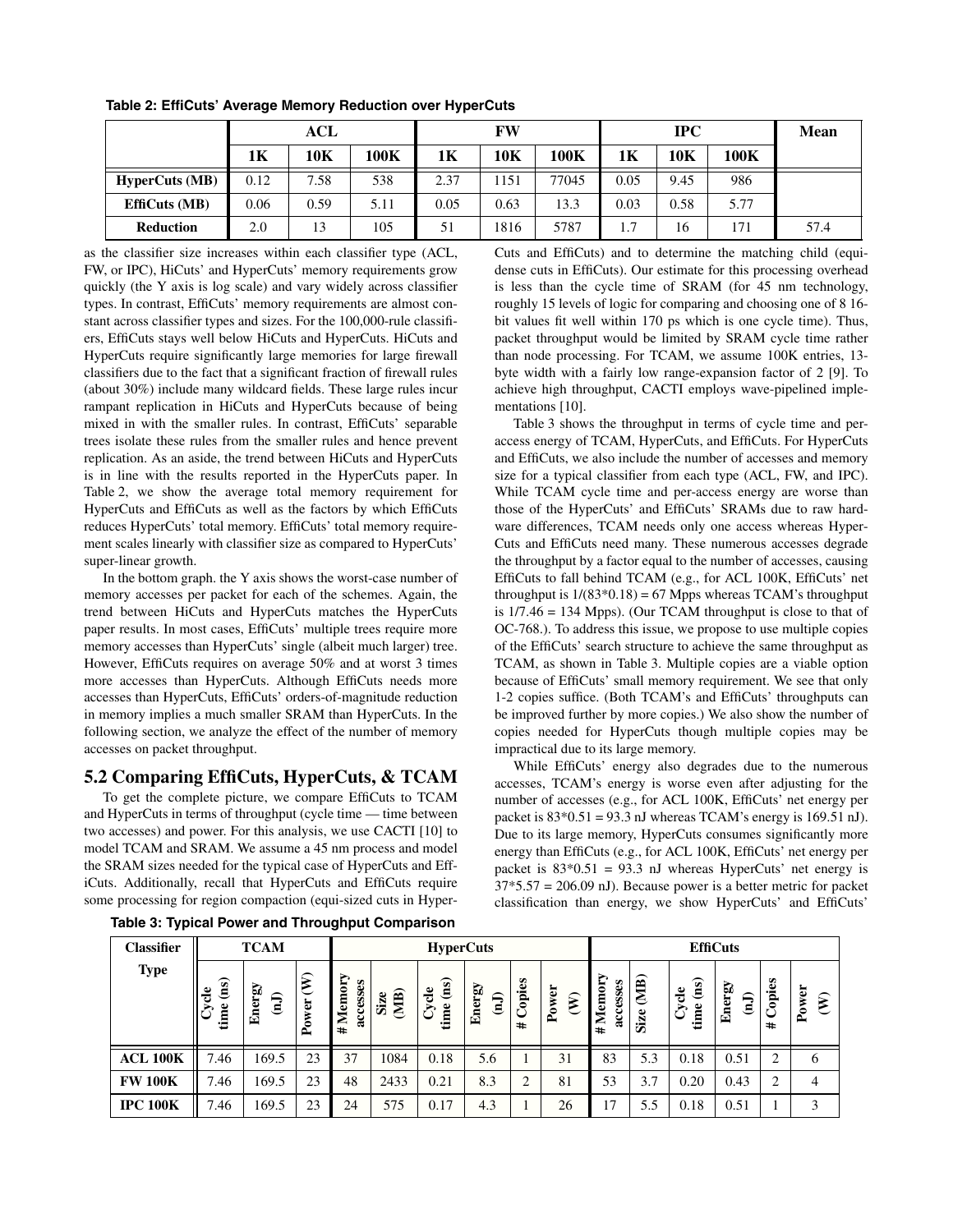

<span id="page-9-1"></span>**FIGURE 7. HyperCuts & EffiCuts Memory Breakdown**

power relative to TCAM's (where power = copies \* per-access energy/cycle time). We see that EffiCuts consumes a factor of 4-8 less power than TCAM. Due to its large memory, HyperCuts consumes more power than TCAM. Further, HyperCuts consumes more power than EffiCuts despite requiring fewer accesses. We note that though the cycle times and energies of real products may be different than our numbers, the overall improvements of Effi-Cuts will likely hold.

#### <span id="page-9-0"></span>**5.3 Breakdown of Memory into Components**

To analyze the memory required by EffiCuts, we decompose the memory requirement per rule into two components: overhead for nodes (excluding HyperCuts' moved-up rule pointers), and storage for the rules in the leaves (including HyperCuts' moved-up rule pointers). Recall that EffiCuts' leaves contain rules while HyperCuts' leaves contain rule pointers. We choose this decomposition because our separable trees decrease the storage for rules by reducing rule replication and our equi-dense cuts decrease the storage for nodes by fusing nodes. In [Figure 7](#page-9-1), we show these two components for HyperCuts and EffiCuts. In the X axis, we show one typical classifier for each type (ACL, FW, and IPC) while varying the classifier size as 1000, 10,000, and 100,000 rules. We show only one typical classifier per type to avoid cluttering the graph. The Y axis shows in log scale the two components and the total memory for the two schemes. The bars are ordered, from left to right, as node storage for HyperCuts and EffiCuts, rule pointer storage for HyperCuts, rule storage for EffiCuts, and the total memory for HyperCuts and EffiCuts. Though the components add up to the total, it may not seem so due to the log scale.

We see that, in most cases, EffiCuts' node storage is significantly less than that of HyperCuts. This reduction is due to both separable trees which drastically reduce rule replication and equidense cuts which fuse redundant nodes. Similarly, we see that in all cases EffiCuts' rule storage is significantly less than Hyper-Cuts' rule pointer storage, although rules are larger than the pointers (13 versus 4 bytes). This reduction is larger than that for internal node storage and is primarily due to separable trees.

To support the above analysis, we show the amount of rule replication and the number of nodes in the typical case for both HyperCuts and EffiCuts in [Table 4.](#page-9-2) We quantify rule replication as the ratio between the number of rules in the classifier and the total number of rules (EffiCuts) or rule pointers (HyperCuts) in the tree. We see that EffiCuts reduces both rule replication and node count



<span id="page-9-3"></span>by large factors. The reduction in the rule replication is generally more than that in the node count, matching the data shown in [Figure 7](#page-9-1) and the discussion above. For the studied classifiers, Effi-Cuts' replication remains below the remarkably low factor of 2 in the typical case and 9 in the worst case (not shown). Further, in 33 of the 36 classifiers, replication remains below a factor of 3.

Finally, while [Table 4](#page-9-2) shows the typical rule replication factor for HyperCuts, we show the full distribution in [Figure 8](#page-9-3). The X axis shows the rules binned into 100 bins of increasing rule size left to right. The Y axis shows in log scale the replication factor for the rules in each bin. We see that the smaller rules are replicated less than the larger rules while the largest of rules are replicated more than a few hundreds of thousands of times. More than 80% of the FW rules are replicated more than 1000 times whereas about 35% and 10% of the IPC and ACL rules, respectively, are replicated between 100-1000 times. We do not show this distribution for EffiCuts because its replication factor is fairly low.

# **5.4 Sensitivity Study**

In this section we isolate the effects of each of EffiCuts' four novel ideas — separable trees, equi-dense cuts, selective tree merging, and node co-location — on memory and the number of memory accesses. Because separable trees and equi-dense cuts reduce replication but not the number of memory accesses, we show their effect only on memory ([Section 5.4.1\)](#page-10-1), and vice versa for tree merging and co-location [\(Section 5.4.2\)](#page-10-2).

|                |                  |                    | <b>HyperCuts</b>                        | <b>EffiCuts</b>    |                                |                        |                     |  |  |  |
|----------------|------------------|--------------------|-----------------------------------------|--------------------|--------------------------------|------------------------|---------------------|--|--|--|
| Type<br>Size   |                  | Rule repl<br>ratio | $\frac{\text{#Nodes}}{\text{(x 10}^3)}$ | Rule repl<br>ratio | #Nodes<br>$\frac{(x 10^3)}{2}$ | reduction<br>Rule repl | reduction<br>#Nodes |  |  |  |
|                | 1 <sub>k</sub>   | 7                  | 2                                       | 1.02               | 0.2                            | 7                      | 10                  |  |  |  |
|                | 10k              | 115                | 280                                     | 1.06               | 2.1                            | 108                    | 133                 |  |  |  |
| <b>ACL</b>     | 100 <sub>k</sub> | 2078               | 27412                                   | 1.07               | 28                             | 1942                   | 997                 |  |  |  |
|                | 1 <sub>k</sub>   | 313                | 47                                      | 1.3                | 0.3                            | 241                    | 157                 |  |  |  |
|                | 10k              | 9396               | 10993                                   | 1.89<br>7.4        |                                | 4971                   | 1486                |  |  |  |
| FW             | 100 <sub>k</sub> | 4611               | 77530                                   | 1.09               | 62                             | 4230                   | 1255                |  |  |  |
|                | 1 <sub>k</sub>   | 5                  | 1                                       | 1.02               | 0.1                            | 5                      | 10                  |  |  |  |
|                | 10k              | 99                 | 196                                     | 1                  | 6.7                            | 99                     | 29                  |  |  |  |
| P <sub>C</sub> | 100k             | 1140               | 22794                                   | $\mathbf{1}$       | 67                             | 1140                   | 341                 |  |  |  |

<span id="page-9-2"></span>**Table 4: Typical Memory Reduction Comparison**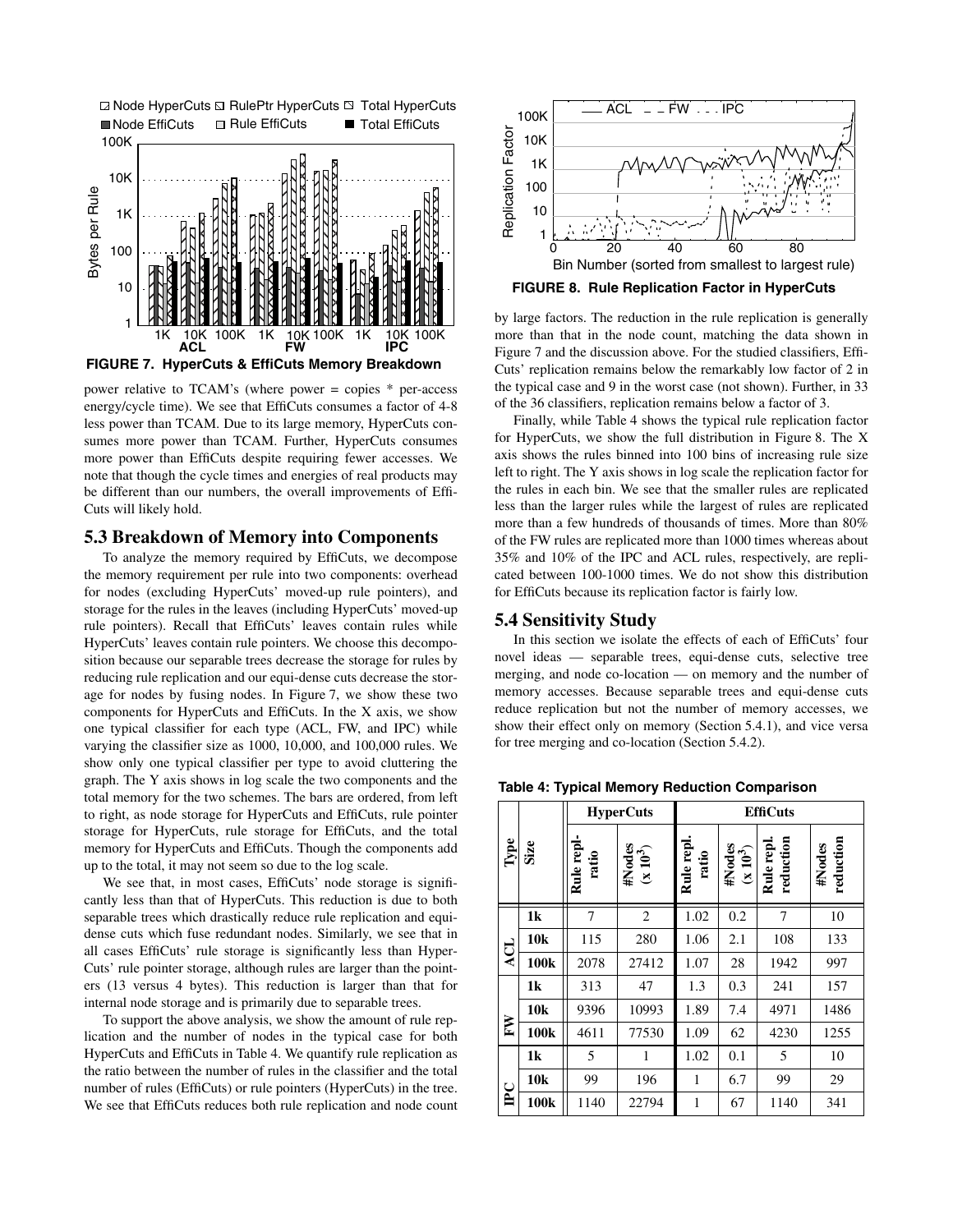

<span id="page-10-3"></span>**FIGURE 9. Impact of Separability & Equi-dense Cuts**

#### <span id="page-10-1"></span>*5.4.1 Isolating Separability and Equi-dense Cuts*

In [Figure 9](#page-10-3), the Y axis shows in log scale, from left to right, the memory per rule for the original EffiCuts, EffiCuts without separable trees, EffiCuts using a static distribution of rules into trees based on size instead of separability, and EffiCuts without equidense cuts (i.e., all cuts are equi-sized).The static distribution sorts the rules by size and then groups the largest 1% of the rules, the next 2%, the nest 4%, the next 10% and the remainder of the rules (83%) into distinct trees (as described in [Section 3.1\)](#page-3-3). Similar to [Figure 7](#page-9-1), the X axis shows one typical classifier for each type (ACL, FW, and IPC) while varying the classifier size as 1000, 10,000, and 100,000 rules.

[Figure 9](#page-10-3) shows that the original EffiCuts is better than EffiCuts without separable trees and EffiCuts without equi-dense cuts by several factors and factors of 2-4, respectively (recall that the Y axis is log scale). While the impact of equi-dense cuts is smaller than that of separable trees or the static distribution scheme, the former's impact is obscured by an interplay with node co-location. EffiCuts without equi-dense cuts does not employ node co-location which modestly increases memory for the original EffiCuts and offsets the memory reduction achieved by equi-dense cuts. Thus, both separability and equi-dense cuts are important. Though the static distribution scheme falls behind separability, the scheme achieves about 10x memory reduction over HyperCuts. Thus, while simply separating small and large rules without considering the rule-space's dimensions reduces rule replication, separating small and large rules on a per-dimension basis nearly eliminates it.

#### <span id="page-10-2"></span>*5.4.2 Isolating Selective Tree Merging & Co-location*

[Figure 10](#page-10-4) shows our representative classifiers along the X axis and shows memory accesses along the Y axis. The bars, from left to right, show the base EffiCuts algorithm, EffiCuts without treemerging, and EffiCuts without co-location. Both variants perform considerably worse than EffiCuts. Co-location effectively halves the number of accesses from two accesses per node to one. The reduction is of course, not quite half, because unfused nodes are not co-located ([Section 3.4](#page-6-2)). Tree merging, though not as effective as co-location, also contributes significantly to access reduction, 30% on average. In many cases, tree merging reduces the number of trees by 50-60% compared to the unmerged trees, thereby linearly searching the rules in only half as many leaves, while only slightly increasing tree depth.



<span id="page-10-4"></span>**FIGURE 10. Impact of Tree Merging & Co-location**

## <span id="page-10-0"></span>**6 RELATED WORK**

Packet classification is a well-studied problem addressed by algorithmic and TCAM approaches. Previous algorithms to address this problem can be classified as being based on bit vectors, cross producting, tuple search, and decision trees. Bit-vector approaches [8] match incoming packets to rules on each dimension to produce per-dimension bit vectors which are then ANDed. These approaches require large bit vectors that grow quadratically with the number of rules. Aggregration schemes [2] compress the bit vectors by exploiting the vectors' sparseness. However, the compression achieved is modest in the presence of wildcards.

Cross-producting approaches [5] look up per-dimension tables for all the dimensions in parallel and combine the results of the per-dimension look-ups via one or more look-ups of cross-product tables. Further, each table look up can be sped up by hashing [7]. While the number of look-ups is deterministic, the cross-product tables grow rapidly with the classifier size. Grid-of-tries schemes [1] prune the cross-product space by first considering the cross product of only the two dimensions of source IP and destination IP, and then linearly searching the matching rules. However, the initial two-dimensional tables grow rapidly with the classifier size. Another approach shrinks the cross-product tables by storing only the valid cross products [15]. However, the tables have to be searched, instead of being indexed, incurring many accesses.

Tuple-search approaches [14] exploit the fact that the number of unique prefix lengths for each dimension is far fewer than the number of rules. The approaches partition the classifier on the basis of these lengths allowing incoming packets to construct a hash index for each partition. The partitions are looked-up in parallel to find the matching rules which are then pruned based on their priority. However, the partition size is unconstrained and there may be hash collisions, resulting in unpredictable performance.

We have extensively discussed the decision-tree approaches HiCuts and HyperCuts throughout the paper. Another decision tree approach, called Common Branches [3], reduces rule replication by placing the about-to-be replicated rules at the node where replication would occur. The rules at a node are searched linearly. However, the amount of linear search is unconstrained and often results in long searches which degrade performance. A recent work, HyperSplits [11], attempts to balance the tree by splitting a dimension into two unequal parts containing nearly equal number of rules. Because of being restricted to splitting only one dimension into two parts, HyperSplits incurs worse depth than HiCuts. As mentioned in [Section 1,](#page-0-0) Modular packet classification [17] reduces